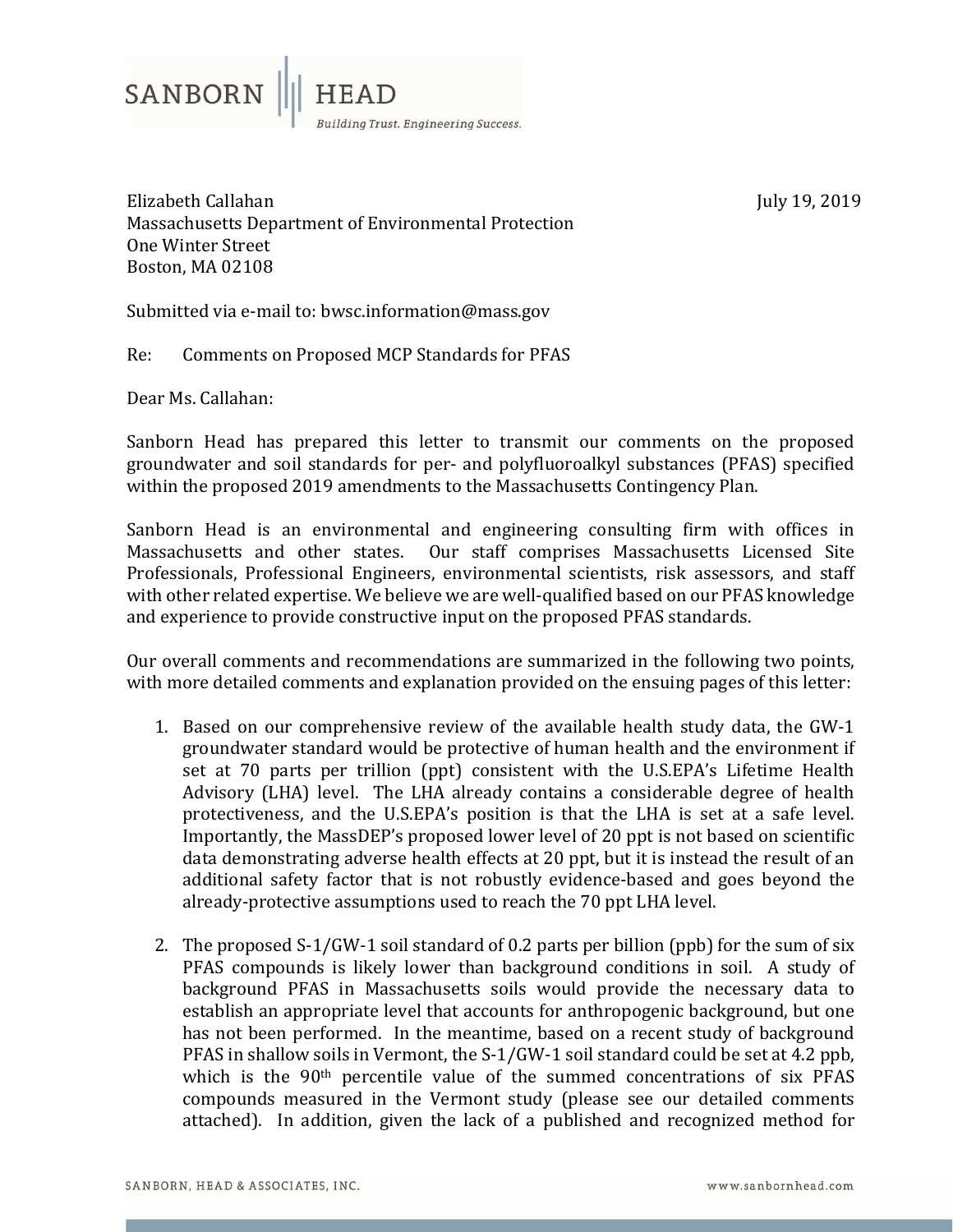analyzing PFAS in soil, an analytical method should also be specified for PFAS in soil, and a study made of the ability of commercial laboratories to generate reliable data from the method.

We greatly appreciate the opportunity to comment and are happy to discuss our comments at greater length, so please do not hesitate to contact us with questions.

Thank you again for this opportunity to participate in this process.

Very truly yours, SANBORN, HEAD & ASSOCIATES, INC.

 $$t_{\ell}/\ell/\ell_{\ell}$$ Stephen G. Zemba, Ph.D., P.E. Russell H. Abell, LSP

*Project Director Vice President* 

*Project Manager Project Director* 

Harrison Roakes, P.E. The Matthew P. Heil, P.E., LSP

Attachments: Comments on Proposed MCP Standards for PFAS (following pages) Excel spreadsheet "VTBackgroundSoilData.xlsx" with PFAS soil data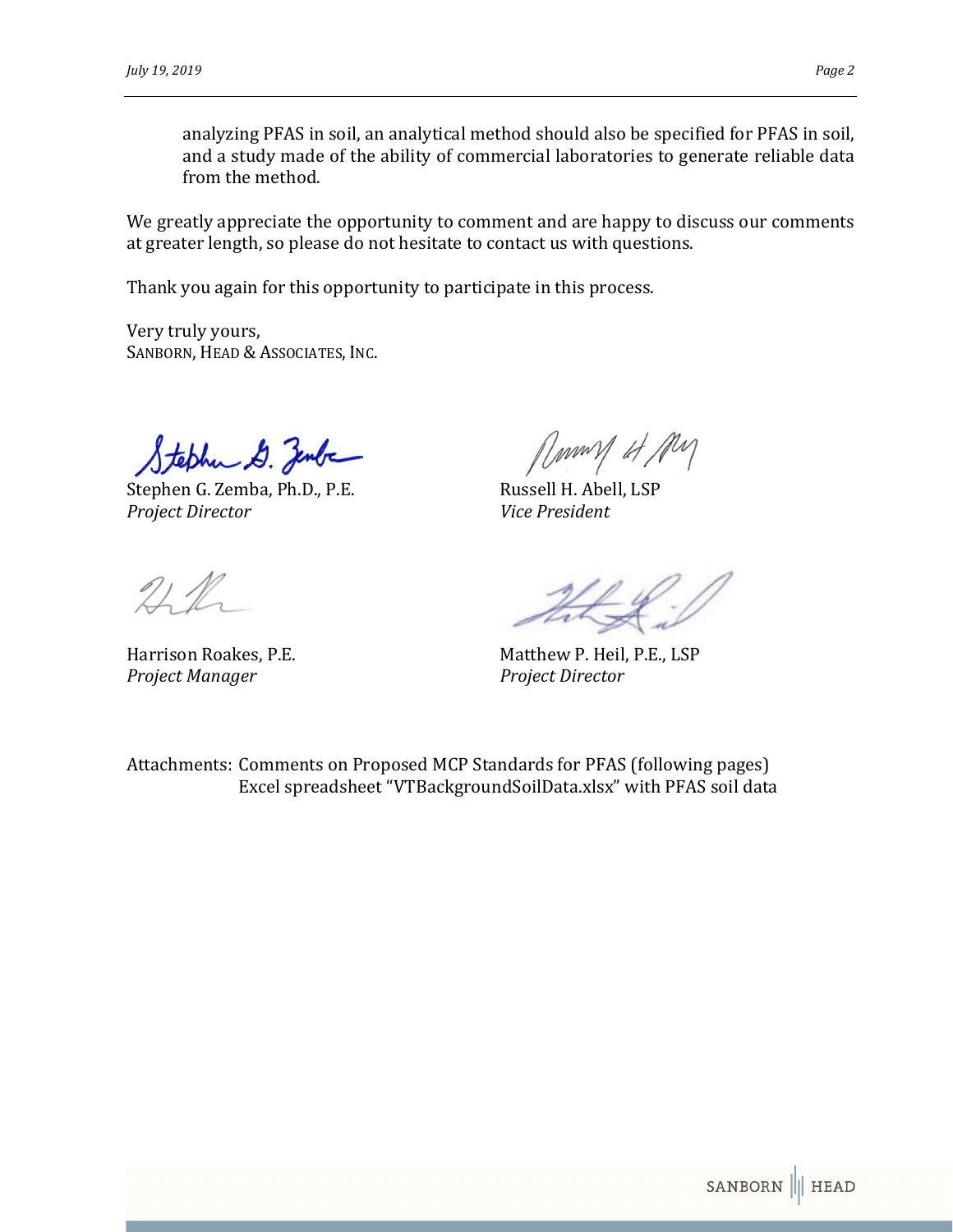## **Comments on the proposed groundwater and soil standards for per‐ and polyfluoroalkyl substances (PFAS) specified within the proposed 2019 amendments to the Massachusetts Contingency Plan**

Sanborn Head respectfully submits these comments to the Massachusetts Department of Environmental Protection (MassDEP) for its consideration regarding the establishment of Massachusetts Contingency Plan (MCP) Method 1 soil and groundwater standards for perand polyfluoroalkyl substances (PFAS). We recognize and support MassDEP's responsible actions to protect public health and the environment, and we applaud the focus and attention MassDEP has dedicated to this issue. We also recognize the concerns of the regulated community regarding the potentially very high costs of meeting extremely low concentration standards for PFAS, especially if these standards are more stringent than the levels necessary to protect public health, as supported by existing toxicological and epidemiological data. It is thus imperative, from our perspective, that MassDEP set MCP standards for PFAS at levels that reflect scientifically sound evaluation of adverse health effects based on a holistic analysis of available data.

## **COMMENT ON THE PROPOSED GW‐1 GROUNDWATER STANDARD OF 20 PPT**

Based on our review of available scientific studies and information related to PFAS, and considering this information in aggregate, insufficient scientific evidence has been developed to compel establishing a GW-1 standard for PFAS at 20 parts per trillion (ppt), equivalent to 20 nanograms per liter  $\frac{q}{l}$ , in place of using the U.S.EPA 70 ppt Lifetime Health Advisory (LHA) level. The LHA was established as MassDEP's Drinking Water Guideline and thus far MassDEP's *de facto* level of concern. Current, important, scientific evidence (some not available when U.S. EPA established its guideline of 70 ppt) demonstrates that concentrations this low pose no significant threat to public health. We urge MassDEP to carefully review and consider comments submitted by Green Toxicology that discuss this new evidence.

There is a considerable degree of health protectiveness built into the U.S.EPA's LHA that receives insufficient attention and acknowledgment. Recently, in announcing the PFAS Action Plan in February 2019, the U.S.EPA stated its position that the 70 ppt LHA is a safe level (https://www.youtube.com/watch?v=xaRgWcwwmXc), in direct response to a question on the lower levels being established by certain states such as New Jersey.

The U.S.EPA has not been compelled to recommend lower advisory levels for PFAS. A principal reason to believe that 70 ppt is a "safe level" stems from the safety factor of 300 built into the underlying reference dose (RfD) of 20 nanograms per kilogram body weight per day (ng/kg-d). The combined safety factor of 300 is based on (i) the most sensitive effect identified, in (ii) the most sensitive test species (laboratory mice), and (iii) includes a safety factor of 3 to account for the possibility that people are more sensitive than laboratory rodents to effects from PFAS exposure. While this is a common standard "default" assumption for deriving reference doses, evidence related to PFAS effects mediated via the PPAR- alpha receptor (which effects include actions on the liver and on development) indicates precisely the opposite from the default. PFOA is now known to be much more toxic to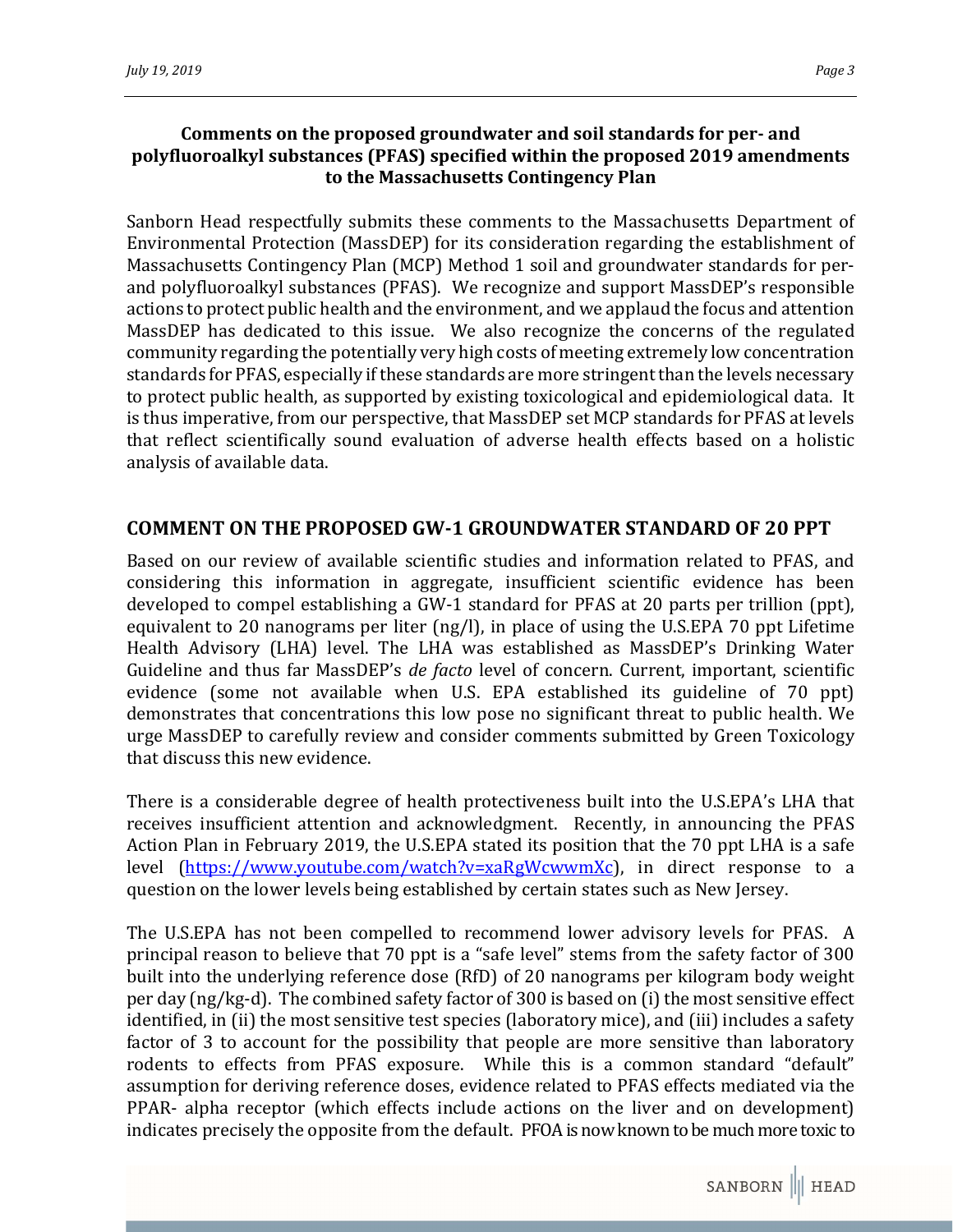mice and rats than it is even to other rodents, such as guinea pigs and hamsters, let alone to monkeys and, importantly, humans.<sup>1</sup> It would thus be scientifically justifiable, and based on the evidence more technically correct, to either remove this safety factor of 3 or to apply the factor in the opposite sense (and by doing so *increase* the LHA by a factor of about 10).

There are additional degrees of protectiveness built into the U.S. EPA's 20 ng/kg-d reference dose that MassDEP should clearly communicate to the public and consider in their own standard development process. The safety factor of 300 also includes a factor of 10 to protect sensitive subpopulations. This factor is arguably unnecessary because the subpopulation thought to be most sensitive to  $PFAST - developing$  infants  $-$  is explicitly accounted for in the derivation of the LHA from the RfD – which is designed to protect the developing fetus and nursing infant, via the child's nursing mother. The assumed drinking water ingestion rate of  $0.054$  liters per kilogram body weight per day (L/kg-d) for a nursing mother is almost twice as large as the 0.029 L/kg-d ingestion rate typically used to derive Maximum Contaminant Levels (MCLs) and health advisories.<sup>2</sup>

The final safety factor of 10 that contributes to the overall safety factor of 300 is used to extrapolate the Lowest Observed Adverse Effects Level (LOAEL) to an assumed No Observed Adverse Effects Level (NOAEL) because effects on the mice offspring were observed in the lowest dose group tested in the toxicity study. This is again standard default procedure in RfD derivation, but is arguably over protective in the case of PFAS because the observed effects in the toxicity study were transient in nature, *i.e.*, the observations of delayed ossification of phalanges in the offspring and hastened puberty in male pups did not permanently affect the health of the baby mice and prevent them from developing into normal adults.<sup>3</sup> Many toxicologists would argue that more serious and permanent effects, such as cellular damage, should serve as the basis of RfDs used for regulatory purposes. By basing its RfD on transient effects, the U.S.EPA has incorporated yet another health protective safety factor.

We also note that the U.S.EPA chose a developmental toxicity study in laboratory mice as the basis of its RfD even though no developmental health effects were linked to PFOA in the C8 Studies<sup>4</sup> (the most comprehensive epidemiological studies conducted to date on people exposed to high levels of PFOA in their drinking water with approximately 70,000 respondents). Specifically, these studies found no associations between exposures to PFOA (whether measured in water or assessed according to concentrations in people's blood) and rates of birth defects, miscarriages, stillbirths, and/or preterm/low birth weight.

As correctly noted by MassDEP, there is yet another factor of safety built into the procedural basis of deriving GW-1 standards. The target hazard quotient of 0.2 that serves as the basis

 

 $1$  See for example: Tyagi S, Gupta P, Saini AS, Kaushal C, Sharma S. The peroxisome proliferator-activated receptor: A family of nuclear receptors role in various diseases. J Adv Pharm Technol Res. 2011 Oct;2(4):236‐40 

<sup>&</sup>lt;sup>2</sup> 0.029 l/kg-d = 2 L/d of water consumption by a 70 kg individual.

Lau, C., J.R. Thibodeaux, R.G. Hanson, M.G. Narotsky, J.M. Rogers, A.B. Lindstrom, and M.J. Strynar. 2006. Effects of perfluorooctanoic acid exposure during pregnancy in the mouse. Toxicological Science 90:510– 518. 

http://www.c8sciencepanel.org/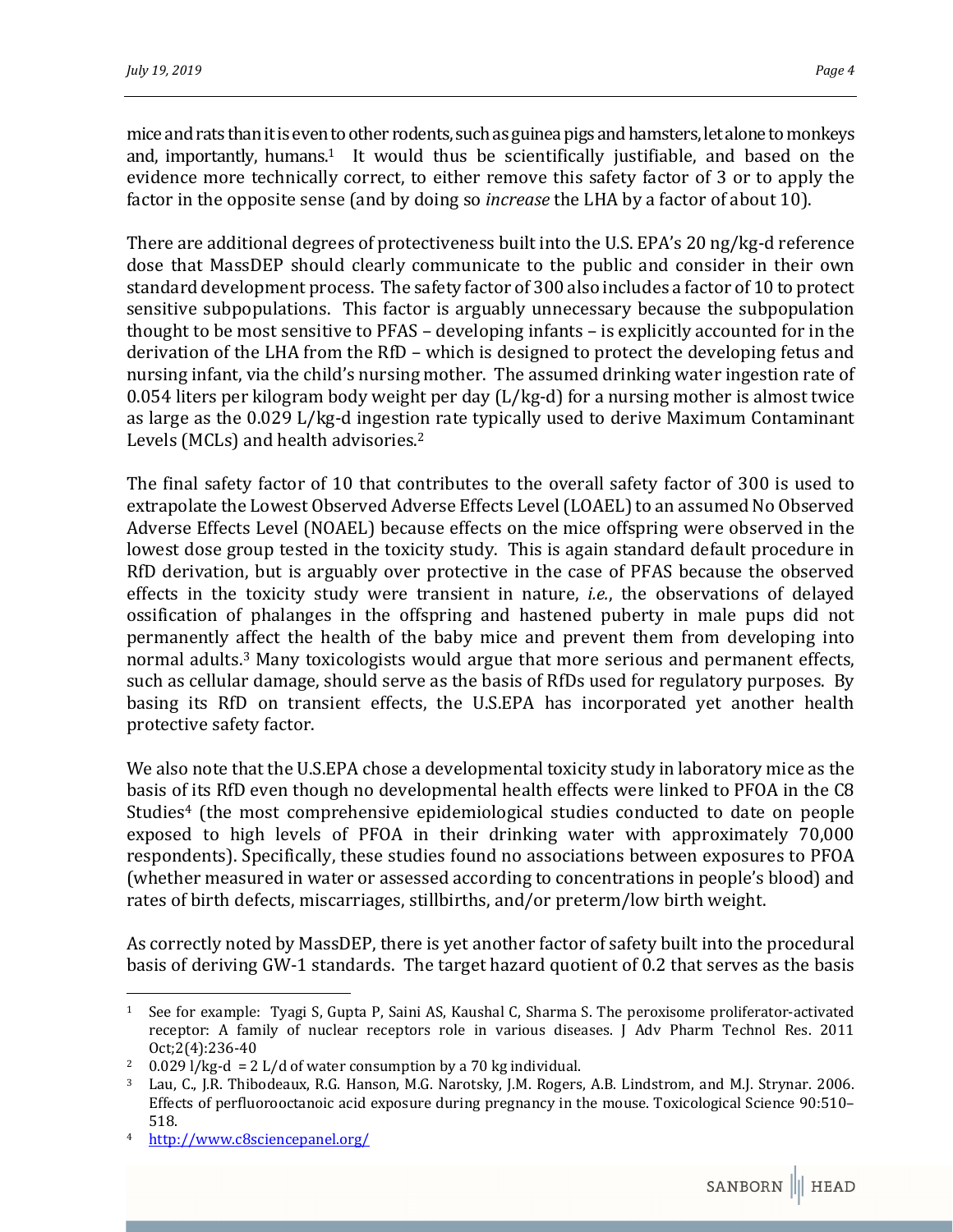of GW-1 standards allows for background exposure (from pathways other than drinking water) to contribute up to 80% of the safe exposure level. But recent blood serum data collected by the Center for Disease Control indicate that current background exposure to PFAS is much smaller than 16 ng/kg-d  $(80\%$  of the RfD). Our calculations, which are based on serum levels of several PFAS in human subpopulations over time and are described in Appendix A, indicate that current background exposure to four of the PFAS compounds of interest to MassDEP is only about 1 ng/kg-d, meaning that almost all the  $80\%$  assumed exposure via background is unnecessary (and hence highly protective) for a typical person. In other words, because PFOA and PFOS have not been manufactured and used in the U.S. for almost two decades now, our body burdens of these compounds are much smaller than they were even as recently as the year 2000. To the extent that PFOA and PFOS pose a potential threat to public health, that threat is already far smaller than it once was, both here in Massachusetts and throughout the U.S. These recent data and evidence-based trends should also be taken into account by MassDEP in development of their standards.

MassDEP has proposed to add another safety factor of 4 to the U.S. EPA's RfD to reduce the level from 20 ng/kg-d to 5 ng/kg-d to account for potential immunotoxicity effects. Based on the protective factors described above, the extra factor of 4 is not necessary, and MassDEP should simply adopt the U.S.EPA's  $70$  ppt LHA as the GW-1 standard and await further change  $(if \text{ any})$  from the U.S.EPA to re-evaluate the merits of such change. We note that the U.S.EPA also considered immunotoxicity effects in establishing its RfD and LHA, and a relevant discussion is provided in the Drinking Water Health Advisory for PFOA document.<sup>5</sup> At present, the U.S. EPA does not find consistent evidence to warrant any additional factor to account for possible immunotoxicity effects of PFOA or related compounds.

Moreover, MassDEP's stated basis of the additional factor of 4 reflects concern over potential immunotoxicity effects, which differs from the developmental basis of the U.S.EPA RfD. This is a non-standard and unjustified approach for RfD derivation. If MassDEP wishes to base its RfD on immunotoxicity, then a toxicological study based on immunotoxicity should be used as the basis of the RfD derivation. If instead no scientifically reliable immunotoxicity study can be identified, as is apparently the case here, then no "accounting" for "immunotoxicity" can or should be offered. In the absence of a scientifically reliable study, the additional safety factor of 4 is entirely arbitrary.

In summary, the 70 ppt LHA that remains supported by the U.S.EPA contains a systematic series of protective assumptions and biases that, when considered in aggregate, impart a high degree of health protectiveness. There is no reliable scientific evidence that these, yet alone lower levels of exposure, actually harm human health. We therefore recommend that MassDEP adopt the 70 ppt concentration as the PFAS GW-1 standard (and subsequently as the state MCL) subject to reevaluation if there is any further modification by the U.S.EPA.

# **COMMENT ON THE PROPOSED S‐1/GW‐1 SOIL STANDARD OF 0.2 PPB**

 

We believe that MassDEP's proposed  $S-1/GW-1$  standard is both impractical and unnecessarily low because the underlying assumptions in its selection do not consider or

<sup>5</sup> https://www.epa.gov/sites/production/files/2016-05/documents/pfoa\_health\_advisory\_final-plain.pdf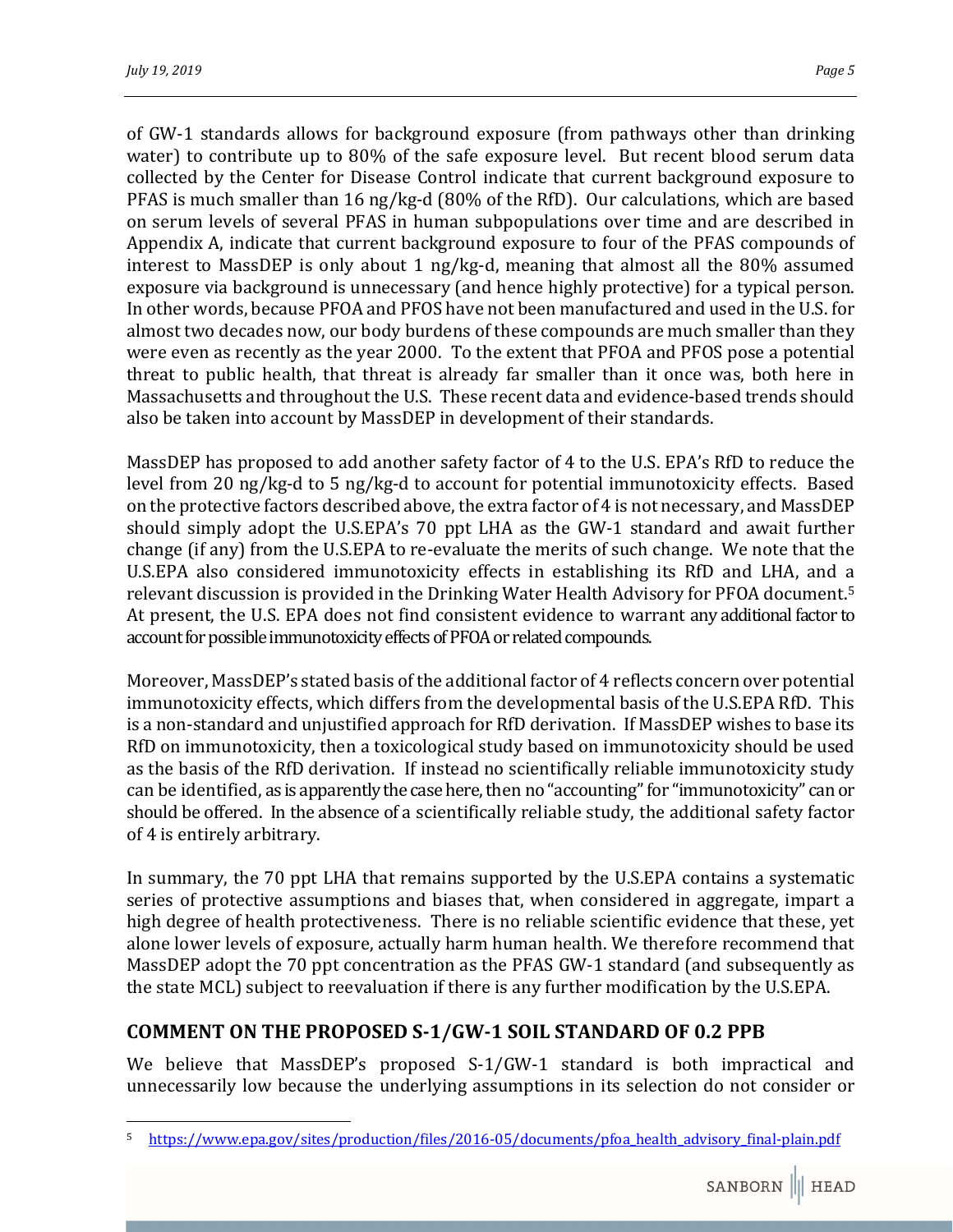account for key information. Specifically, our comments below support an increase in the proposed standard because: (1) the proposed standard is less than likely background levels in shallow soils,  $(2)$  the proposed standard, set at the MassDEP's proposed reporting limits for the six PFAS, is less than common commercial laboratory reporting limits for those six PFAS, and (3) the proposed standard should be based on the already-protective concentration of 70 ppt in groundwater.

Because the proposed  $S-1/GW-1$  PFAS soil standard is unnecessarily low and PFAS occurrence in background soils is potentially widespread, the proposed standard could result in reportable conditions at any site in the state where soil is sampled for PFAS, leading to unnecessary groundwater sampling and remedial actions throughout the state.

The MassDEP proposed Method 1 Soil Standard is 0.0002 micrograms per gram  $\lceil \mu g/g \rceil$ ∑PFAS for S-1 Soils, where ∑PFAS is the sum of six PFAS (PFHpA, PFOA, PFNA, PFDA, PFHxS, and PFOS). The  $0.0002 \mu g/g$  value is equivalent to 0.2 ppb in soil. This value is based on the anticipated reporting limit (RL) for the six PFAS rather than a leaching-based value, because MassDEP's calculated leaching-based value is less than the anticipated RL. It should be noted that we refer to the "anticipated RL" since this is based on MassDEP conversations with several commercial laboratories who stated that they could meet an RL of 0.2 ppb but this is not the current practice at these same laboratories where the RLs are currently higher than 0.2 ppb. From documentation provided in MassDEP's 2019 MCP Revision Spreadsheets, we understand the following methodologies were used for calculating a leaching-based value and then selecting the anticipated RL.

- The leaching-based value is based on the proposed GW-1 standard and a dilution attenuation factor (DAF). The  $\Sigma$ PFAS leaching-based value was calculated from an assumed/default dilution attenuation factor (DAF) of 1 and the target GW-1 standard of 20 ppt, resulting in a value of 0.02 ppb based strictly on leaching from soil. Documentation of the DAF is unclear. The MassDEP apparently did not model the DAF for ∑PFAS or the DAFs for individual PFAS using its standard MCP approach. Further comments on the DAF are provided below.
- A RL of 0.2 ppb was selected by the MassDEP for ∑PFAS and for individual PFAS, in soil, and in the spreadsheet documentation, the MassDEP noted that the RL for the individual PFAS were based on a "Reporting Limit (RL) from MassDEP Wall Experiment Station recommendation". In the summary of the proposed revision, MassDEP indicated the RL, was "based on a survey of several laboratories currently conducting PFAS analysis". Technical documentation supporting the anticipated RL has not been provided for review and comment.

The proposed S-1/GW-1 standard for  $\Sigma$ PFAS appears to be based solely on the reported analytical capabilities of laboratories; neither chemical-specific fate and transport information nor toxicological information (e.g., via the proposed GW-1 standard) are the basis. Although not noted in the documentation, the approach suggests that the MassDEP has insufficient fate and transport information for PFAS to model leaching from soil to derive chemical-specific DAFs, or perhaps, the MassDEP believes the model would not sufficiently describe PFAS leaching. While the science regarding PFAS is rapidly evolving and may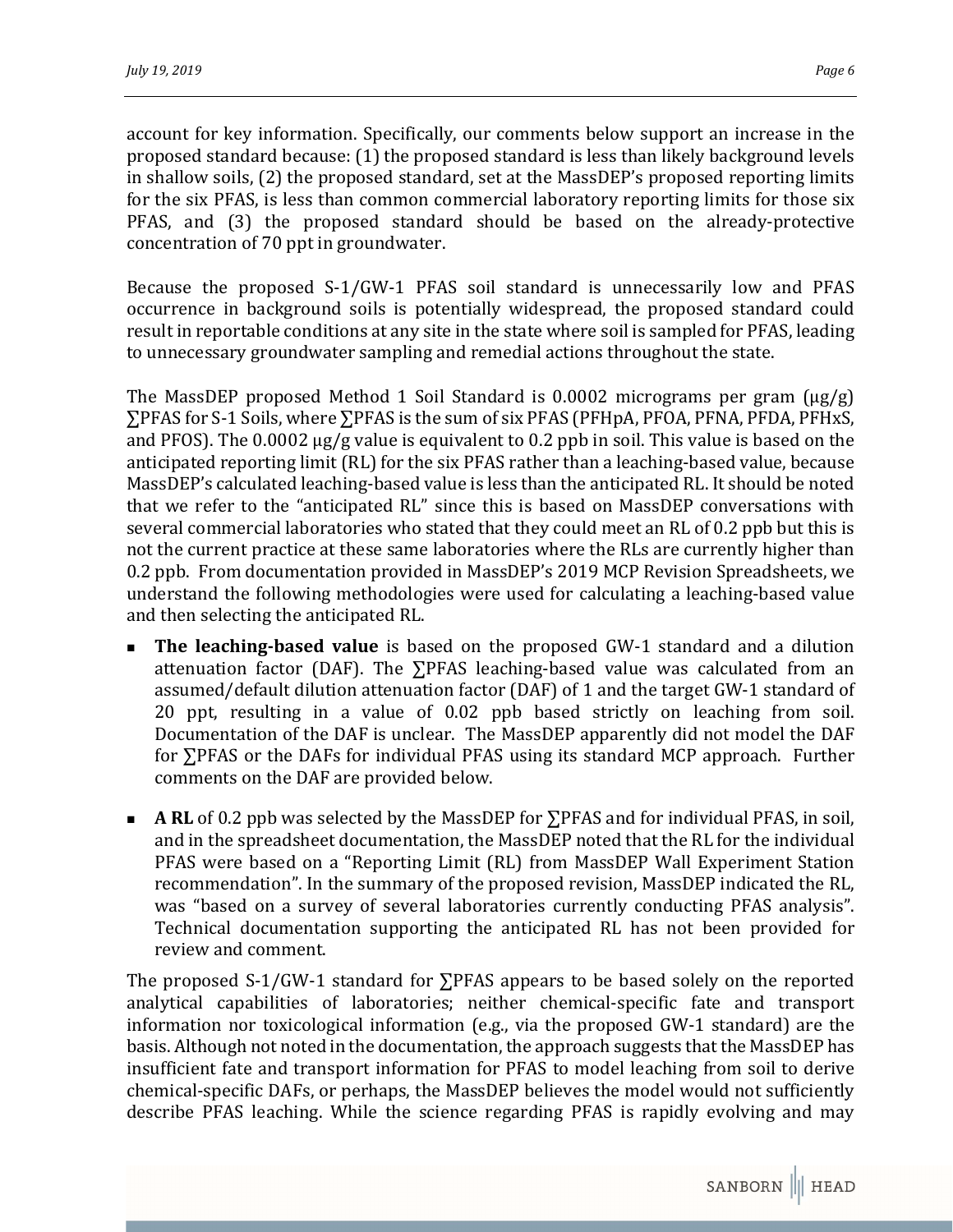sometimes be uncertain, we urge the MassDEP to consider the available information on PFAS in soil and to modify the proposed PFAS standard accordingly.

#### **Background Levels**

Published studies indicate detectable concentrations of PFAS in surface soils collected around the world, including the Northeast United States. One global study  $(n=60, \text{Strynar et } )$ al. 2012<sup>6</sup>) estimated global median "background" concentrations of 0.124 ppb and 0.472 ppb for PFOA and PFOS, respectively. Another study  $(n=62, Rankin$  et al. 2016<sup>7</sup>) included "background" samples from across the US and across the globe, including Antarctica (0.048) ppb PFOA and 0.007 ppb PFOS) and the Arctic Circle in Canada (0.270 ppb PFOA and 0.018 ppb PFOS). Every soil sample had quantifiable concentrations of PFAS, with PFOA and PFOS being the most prevalent. The reported mean concentrations for North America were 1.82 ppb for the sum of perfluoroalkyl carboxylic acids (which includes PFHpA, PFOA, PFNA, and PFDA) and 0.410 ppb for the sum of perfluoalkyl sulfonic acids (which includes PFHxS and PFOS). These studies indicate a global background distribution of PFAS in soils, with mean and median concentrations of summed PFAS in North America likely exceeding the proposed S-1/GW-1 standard.

In addition to the global studies, a study of PFAS concentrations in Vermont shallow soils was recently published by the Vermont Department of Environmental Conservation (VTDEC). $8$  The study was conducted by the University of Vermont and Sanborn Head with partial funding and support provided by VTDEC. Soil samples were collected from 66 properties with no known potential sources of PFAS (primarily municipal or state-owned parks, forests, greens, or lawns). Because PFAS is anthropogenically sourced, it is reasonable to suspect that background data collected from largely-rural Vermont may be indicative of, or perhaps underpredict, background concentrations that may be detected in Massachusetts.<sup>9</sup> The VT Background Soil Study data for the six PFAS included in the proposed MCL standards are provided with these comments as an excel spreadsheet named "VTBackgroundSoilData.xlsx". 

Several PFAS were detected in greater than 50% of the soil samples collected in Vermont, including the six PFAS proposed to be included in the  $S-1/GW-1$  standard. A summary of the

  $6$  Mark J. Strynar, Andrew B. Lindstrom, Shoji F. Nakayama, Peter P. Egeghy, Laurence J. Helfant. (2012). Pilot scale application of a method for the analysis of perfluorinated compounds in surface soils. Chemosphere, 86, 252‐257. 

<sup>&</sup>lt;sup>7</sup> Rankin, K., Mabury, S. A., Jenkins, T. M., & Washington, J. W. (2016). A North American and global survey of perfluoroalkyl substances in surface soils: Distribution patterns and mode of occurrence. Chemosphere, 161, 333–341. 

Badireddy, A.R, Zhu, W., Zemba, S. G., Roakes, H. (2019). PFAS Background in Vermont Shallow Soils. Available for download: https://anrweb.vt.gov/PubDocs/DEC/PFOA/Soil-Background/PFAS-Background-Vermont‐Shallow‐Soils‐03‐24‐19.pdf 

<sup>&</sup>lt;sup>9</sup> Vermont is known to have a "point" source that released PFOA and impacted groundwater wells in and near Bennington via atmospheric deposition. Studies of the area indicate facility-related impacts to soil and water extending several miles from the point of PFOA emissions. While it is likely that emissions from this facility have deposited to soils at some levels at greater distances, the speciation and distribution of PFAS suggest atmospheric deposition from other (probably multiple) sources have more greatly affected the shallow soils sampled in the VT background soil study. The other cited background soil studies corroborate the significance of longer-range transport of PFAS from multiple sources to the environment.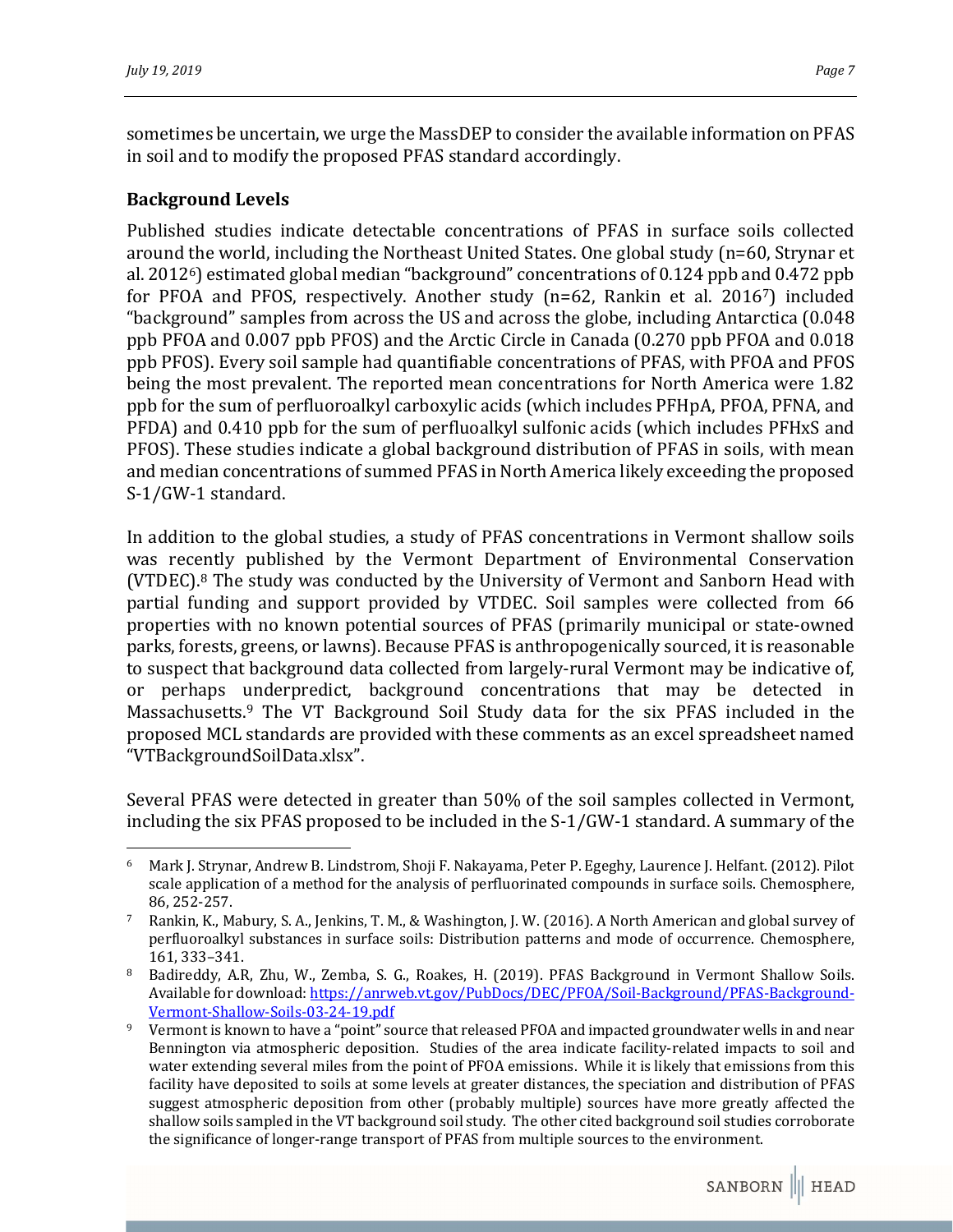data is provided in Exhibit 1, below. The proposed  $S-1/GW-1$  standard of 0.2 ppb, or 200 ng/kg, is plotted on the exhibit for reference.



#### **Exhibit 1. Summary of Vermont Shallow Soil PFAS Data**

Note: Estimated values are used for the data detected above the method detection limit but below the laboratory reporting limit.

The detected background concentrations of individual PFAS compounds often exceed the proposed S-1/GW-1 standard. For example, over 95% of the samples had PFOS concentrations greater than  $0.2$  ppb. The sum of the six PFAS exceeds the proposed S-1/GW-1 standard in all samples. Clearly, we do not present the comparison to suggest that all soil in Vermont presents a potential leaching concern because it is greater than MassDEP's, or other, proposed soil screening values for the protection of groundwater. On the contrary, the comparison provides evidence that the proposed  $S-1/GW-1$  standard is inconsistent with environmental occurrence data and that "below detection" is not a reasonable threshold for assessing the leaching potential of PFAS in soils.

Thus, MassDEP should either use available data to assign background levels to PFAS in soils or engage in a state-specific study of background levels in Massachusetts. Consistent with MassDEP policies under the MCP, background levels should be set at upper percentile levels (e.g.,  $90<sup>th</sup>$  percentile) and should also consider potential differences in urban and rural areas.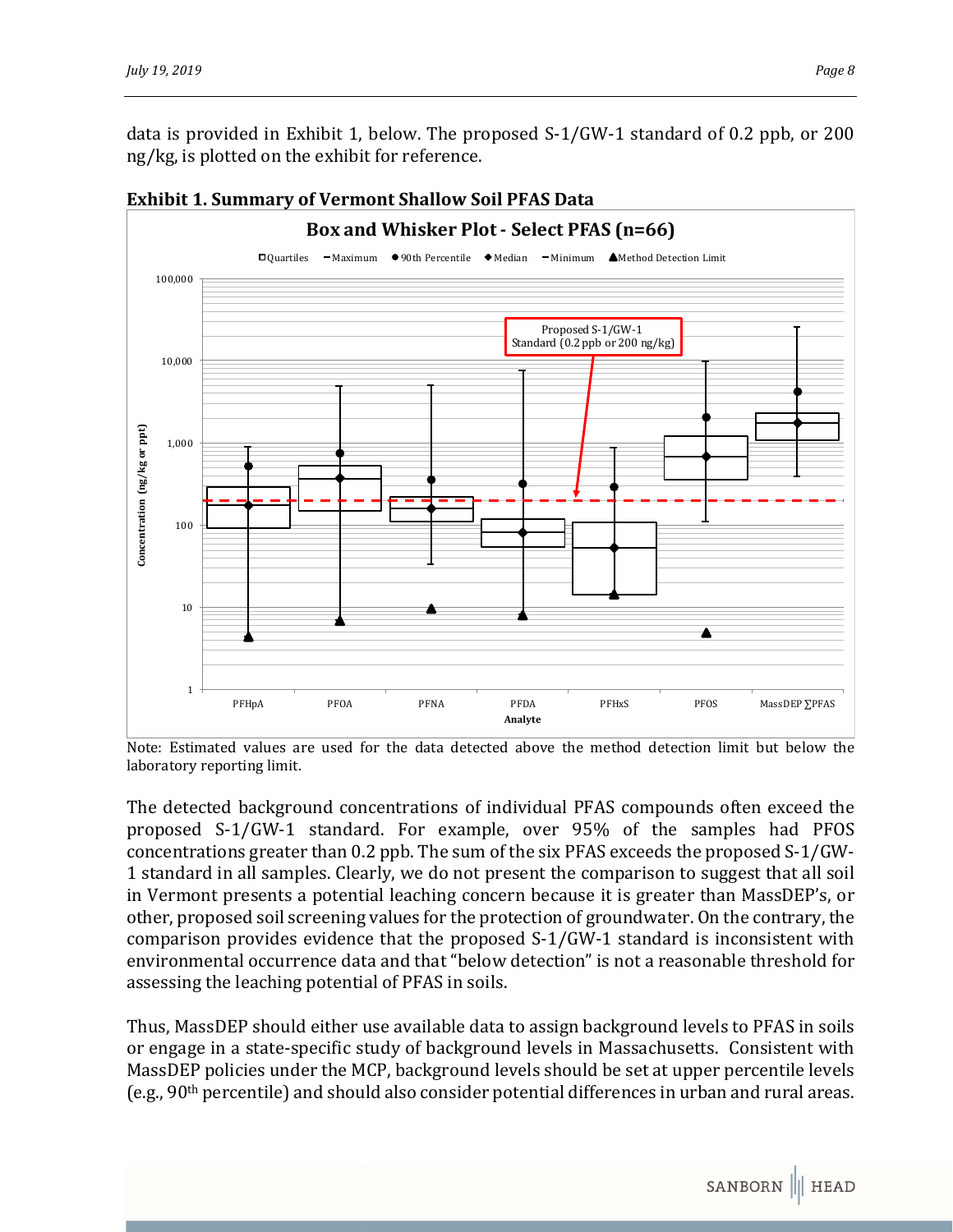Finally, the implication of the proposed  $0.2$  ppb S-1/GW-1 standard is that, if background PFAS levels are considerably greater than the 0.2 ppb value proposed by MassDEP as an S- $1/GW-1$  standard, as suggested by the Vermont soil study results, then one might expect PFAS levels in groundwater should be ubiquitously greater statewide than the 20 ppt level of concern as proposed by MassDEP. This is because the leaching models used by MassDEP, based on the 20 ppt GW-1 standard, resulted in a target soil value of 0.02 ppb. The proposed 0.2 ppb soil standard, based on the anticipated RL, is ten-times greater than the modeled soil value; through application of the same leaching model, the proposed 0.2 ppb soil standard would be associated with 200 ppt in groundwater (i.e., ten-times greater than the 20 ppt GW-1 standard). Because anthropogenic background is likely much higher than the proposed 0.2 ppb standard, the model suggests PFAS in background groundwater should be above even 200 ppt. Although paired groundwater data was not collected as part of the Vermont soil study, the implied, ubiquitous, elevated concentrations of PFAS in groundwater are inconsistent with our understanding of PFAS occurrence in background groundwater based on sampling at multiple sites in VT, NH, and MA.

In addition to considering the occurrence of PFAS in background soils, the MassDEP should consider the proposed  $S-1/GW-1$  standard in the context of empirical relationships between PFAS in soil and groundwater. PFAS leaching from soil to groundwater is difficult to generically model due to complex interactions and sorption processes, including an affinity for the air-water interface in vadose zone soil. Proposed standards should be compared with actual soil and groundwater data, including background studies, to support the feasibility and appropriateness.

## **Dilution Attenuation Factor Determination for PFAS**

 

MassDEP elected not to use its leaching model of PFAS from soils because the model predictions were much lower than detectable concentrations of PFAS in soil. Hence the proposed S-1 standard of 0.2 ppb represents the analytical reporting limit that MassDEP believes is reliably achievable. MassDEP can and should explore more realistic leaching models in developing S-1/GW-1 standards. While we recognize that the use of MassDEP's standard leaching model likely does not account for the complexities of PFAS fate and transport, MassDEP should at a minimum apply its standard modeling approach as described in its the Background Documentation for the Development of the MCP Numerical Standards (April 1994) technical guidance to estimate a Dilution Attenuation Factor (DAF).

The only chemical-specific data provided in the guidance was for PFOS. Henry's Law Constant  $(K_H^{pc})$  and soil organic carbon-water partitioning coefficient  $(K_{OC})$  were reported for PFOS as 0.011  $\frac{atm-m^3}{mol}$  and 370  $\frac{ml-aqueous}{g-soil}$ , respectively. References for these values were not provided. Per a relatively simple MassDEP guidance model, these values correspond to a DAF of 130.<sup>10</sup> Applying this DAF of 130 would result in a leaching-based soil standard of 2.6 ppb. We note that chemical-specific data are also available for the other PFAS (*e.g.*, see the ITRC PFAS fact sheets). While chemical-specific data may not be available for the typical

<sup>&</sup>lt;sup>10</sup> Estimated from DAF =  $6207*H + 0.166*K$  as provided in MassDEP's 1994 documentation.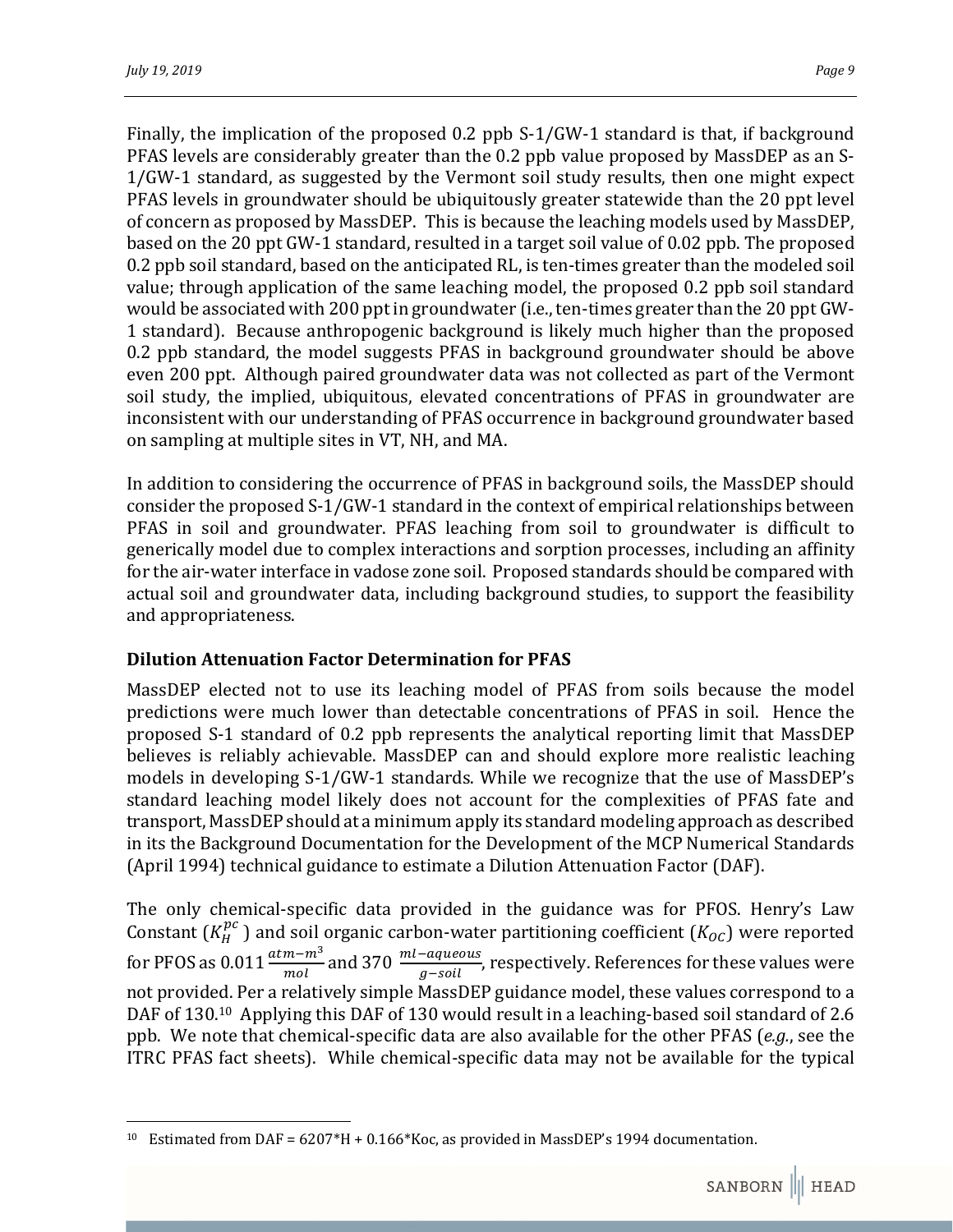model used by MassDEP for DAF calculation, sufficient information is available to calculate DAF from the more simple MassDEP model.

We also suggest that MassDEP could modify and improve its standard approach to account for the unusual properties of PFAS. Shortcomings of MassDEP's model with respect to PFAS will likely lie in the difficulty of estimating partitioning to the air-water interface and the inadequacy of using  $K_{\text{oc}}$  alone to model PFAS partitioning to solids. As described in a recent paper by Anderson et al. 2016,<sup>11</sup> PFAS partitioning in soil depends on additional factors not included in MassDEP's model. We suggest that MassDEP review the available literature and propose a different model to estimate PFAS leaching potential. Similar to models used for some metals, it may be more practical and appropriate to estimate DAFs from soil-water distribution coefficients based on empirical factors and data.

MassDEP's assumed DAF of 1 is inconsistent with reasonable models for PFAS in the environment. A DAF of 1 has been used by MassDEP as a lower limit for chemicals that, based on modeling by MassDEP, are highly soluble and tend not to partition to solids (e.g.  $K_{oc}$  values less than 40  $\frac{ml-aqueous}{g-soli}$ ), and therefore, flush through soils. The six PFAS are the only chemicals in the MassDEP spreadsheets for which a DAF of 1 was assumed without modeling. The  $K_{oc}$  values reported in the ITRC PFAS fact sheets range on the order of 40 to 5,000  $\frac{ml-aqueous}{g-soil}$  across the six PFAS, so the broad assumption that there is very little adsorption of the six PFAS to soil is not appropriate. In addition to neglecting sorption of the PFAS to soil, the DAF of 1 does not include dilution that can be anticipated from groundwater dilution and flow within a typical aquifer system. The result is an unrealistic leaching scenario that is not based on any chemical-specific information or hydrogeologic model.

## **Reporting Limit (RL) Selection**

In the MassDEP's 2019 MCP Revision Spreadsheets, the MassDEP referenced the "reporting Limit (RL) from MassDEP Wall Experiment Station recommendation" as the basis for the proposed selection of the RL for PFAS. Further, in the MassDEP's "Summary of Proposed MCP Method 1 Standards Revision, March 2019," it was described that the RL "was established by [the MassDEP] based on a survey of several laboratories currently conducting PFAS analysis." However, as summarized in Exhibit 2 below, the selected RL is less than common laboratory reporting limits for soil, as reported in laboratory reports prepared by reputable commercial laboratories and provided in reports to us.

| Laboratory       | <b>Report Date</b> | <b>Method</b>           | RL (min.-max.) (ppb) |  |  |  |
|------------------|--------------------|-------------------------|----------------------|--|--|--|
| Commercial Lab A | 2019 QAPP          |                         |                      |  |  |  |
| Commercial Lab A | Spring 2019        | Modified EPA 537 with   | $0.976 - 2.00$       |  |  |  |
| Commercial Lab B | 2019 OAPP          |                         |                      |  |  |  |
| Commercial Lab B | <b>Fall 2018</b>   | <b>Isotope Dilution</b> | 2.00                 |  |  |  |
| Commercial Lab C | 2019 QAPP          |                         | $0.2 - 0.5$          |  |  |  |

**Exhibit 2. Summary of Common Laboratory Reporting Limits (RLs)**

 <sup>11</sup> R. Hunter Anderson, Dave T. Adamson, Hans F. Stroo. (2019). Partitioning of poly- and perfluoroalkyl substances from soil to groundwater within aqueous film-forming foam source zones. Journal of Contaminant Hydrology, 220, 59-65.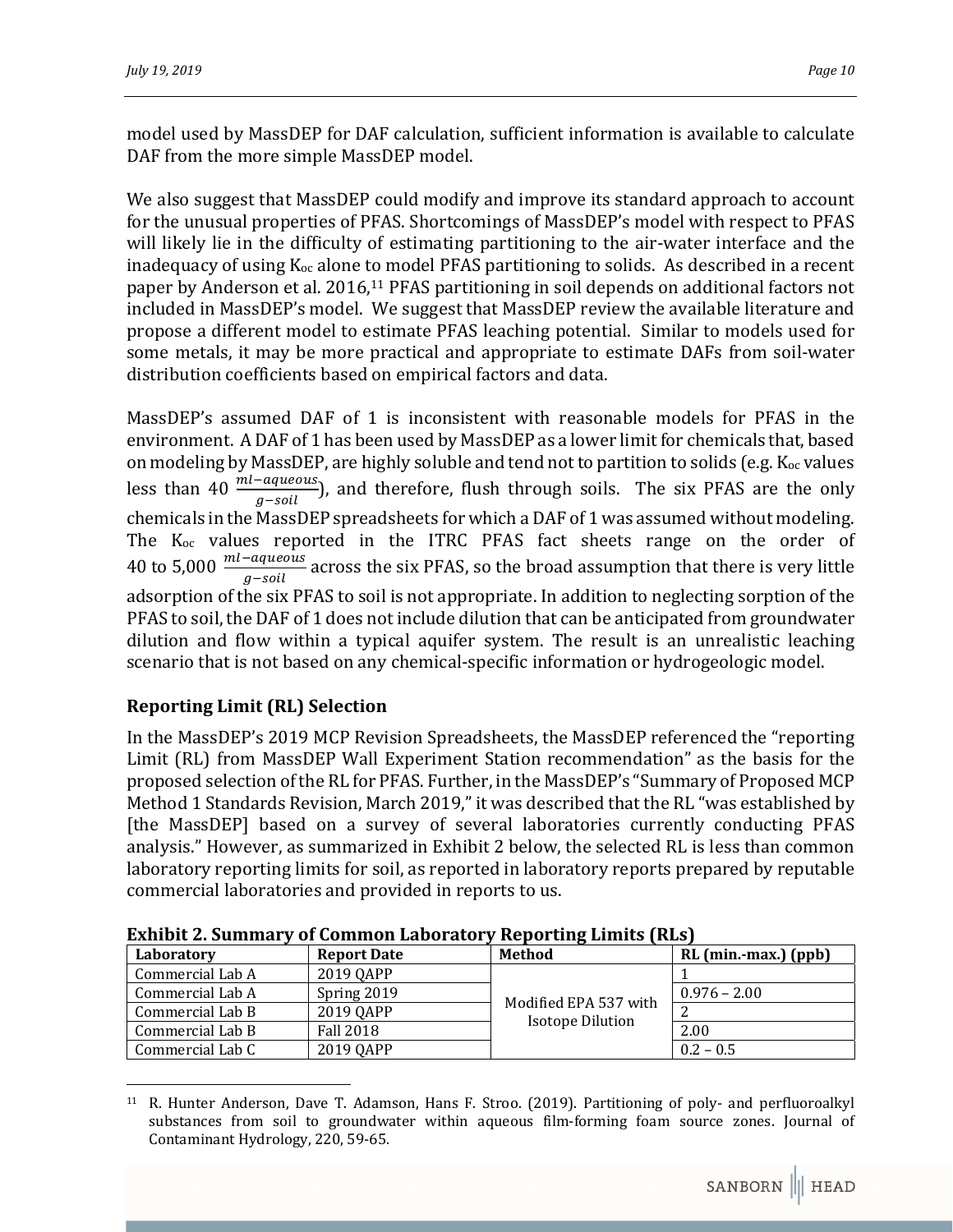| Commercial          | 2018                                      | <b>0.60</b>              |
|---------------------|-------------------------------------------|--------------------------|
| Lab C               | Summer                                    | v.∠                      |
| Lab D<br>Commercial | $\cdot$ ll 201<br>$\blacksquare$<br>Hall. | -<br>$\sim$ $\cdot$<br>- |

Results at the lowest ends of the RL spectrum may be less reliable, lack precision, be more subject to cross contamination, and more commonly result in false positive detections or qualified, estimated values. False positive detections, whether from cross-contamination or laboratory methods, are especially problematic when laboratory reporting limits are at or near the S-1 standard. This concern is amplified by the lack of standard laboratory methodologies for PFAS in soil analysis and the great potential from cross-contamination issues where PFAS are present in many consumer products.

MassDEP has thus not determined that commercial laboratories can reliably detect PFAS at levels as low as 0.2 ppb. There is, to our knowledge, no commonly accepted analytical method for determining PFAS levels in soils. We suggest that MassDEP provide a recommended analytical method for determining PFAS in soils, and then engage in a multilab study to determine whether commercial labs are reliably able to quantify PFAS concentrations at the S-1/GW-1 level proposed by MassDEP. Further, MassDEP should also provide guidance on handling combinations of detections, non-detections, and estimated values with respect to calculating the sum of six PFAS compounds and comparing the result to the proposed standard.

#### **Closing Comments for the Proposed S‐1/GW‐1 Soil Standard**

 

In consideration of the above information, MassDEP should reconsider the  $0.2$  ppb proposed S-1/GW-1 Soil Standard for  $\Sigma$ PFAS. The table below demonstrates that the 0.2 ppb value for  $\Sigma$ PFAS is not practical given expected background levels of PFAS in soil (based on the Vermont shallow soils study) and typical commercial laboratory reporting limits for PFAS.

| <b>PFAS</b>     | <b>Leaching-Based</b><br><b>Value Based on</b><br><b>Modeling or</b><br><b>Empirical Data</b> | 90 <sup>th</sup> Percentile from<br>VT Background Soil<br><b>Study</b> | <b>Typical Commercial</b><br>Laboratory<br><b>Reporting Limit</b> |
|-----------------|-----------------------------------------------------------------------------------------------|------------------------------------------------------------------------|-------------------------------------------------------------------|
| PFHpA           |                                                                                               | $0.53$ ppb                                                             | 1 ppb                                                             |
| <b>PFOA</b>     |                                                                                               | $0.75$ ppb                                                             | 1 ppb                                                             |
| <b>PFNA</b>     |                                                                                               | $0.36$ ppb                                                             | 1 ppb                                                             |
| <b>PFDA</b>     | Not Calculated                                                                                | $0.32$ ppb                                                             | 1 ppb                                                             |
| <b>PFHxS</b>    |                                                                                               | $0.30$ ppb                                                             | 1 ppb                                                             |
| <b>PFOS</b>     |                                                                                               | $2.1$ ppb                                                              | 1 ppb                                                             |
| $\sum$ six PFAS |                                                                                               | 4.2 pp $b^{12}$                                                        | 6 ppb                                                             |

Based on the above, MassDEP should at least consider background soil concentrations and common laboratory reporting limits in establishing the PFAS standard for soil. Further, MassDEP should consider development of leaching-based values using modeling and/or empirical data. Because modeling may not account for the complexities of PFAS fate and

<sup>&</sup>lt;sup>12</sup> The 90<sup>th</sup> percentile of the sum of six PFAS does not equal the sum of the 90<sup>th</sup> percentile values of the individual PFAS as the PFAS concentrations do not correlate perfectly between samples.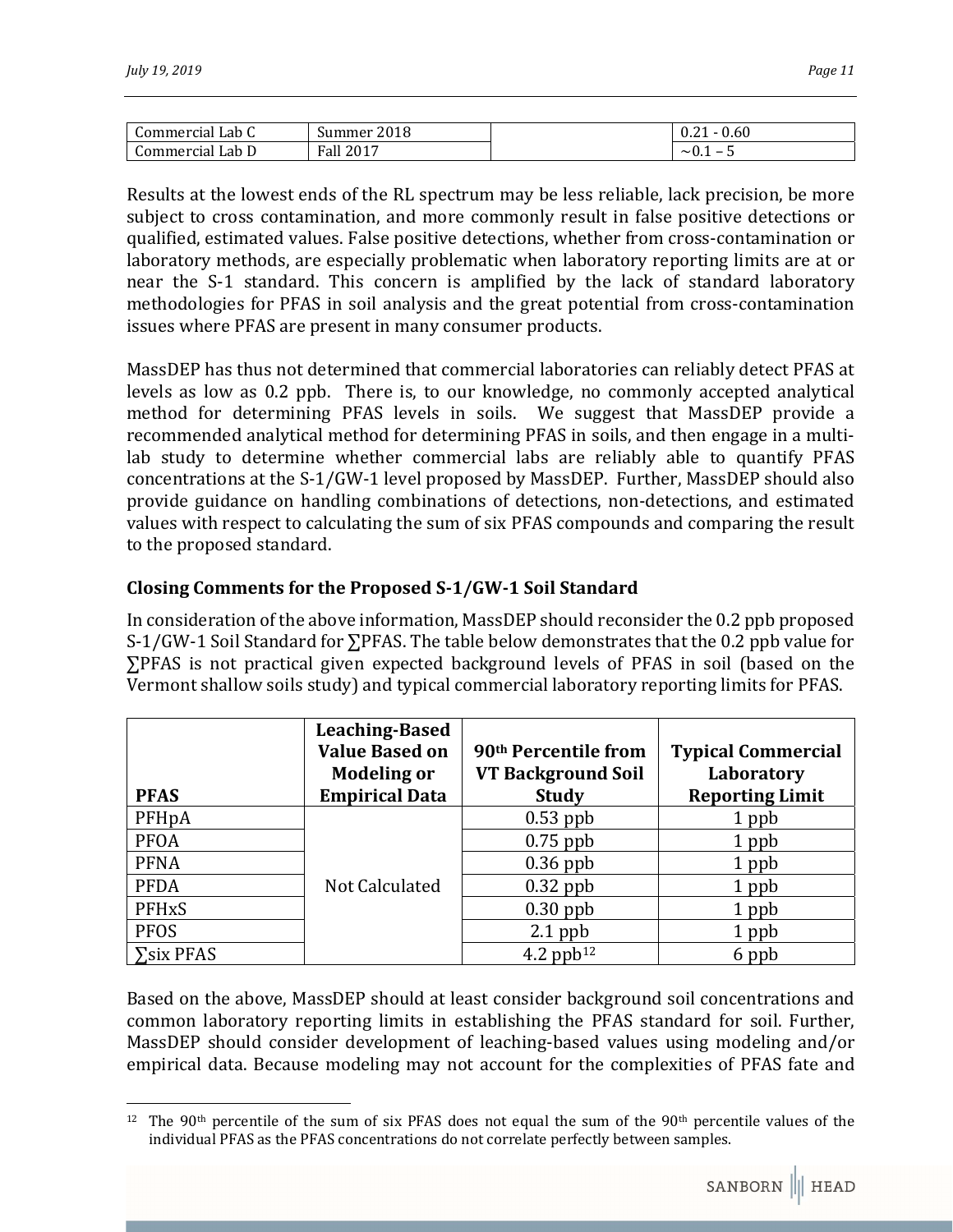transport, we urge that a proposed standard based on modeling be made available for public comment prior to finalizing.

A soil background study should be completed in Massachusetts to understand anthropogenic background of PFAS in soil and to develop soil standards that are protective of human health and the environment, but that are also more likely indicative of leaching potential of PFAS to groundwater. MassDEP could consider using the VT Background Soil Study results to develop interim S-1/GW-1 standards. The table above suggests that a S-1/GW-1 standard of 4.2 ppb for the sum of six PFAS could be used as an interim standard until a background study can be completed in Massachusetts. The accompanying spreadsheet file "VTBackgroundSoilData.xlsx" contains the individual sample results and derivation of the 90<sup>th</sup> percentile value.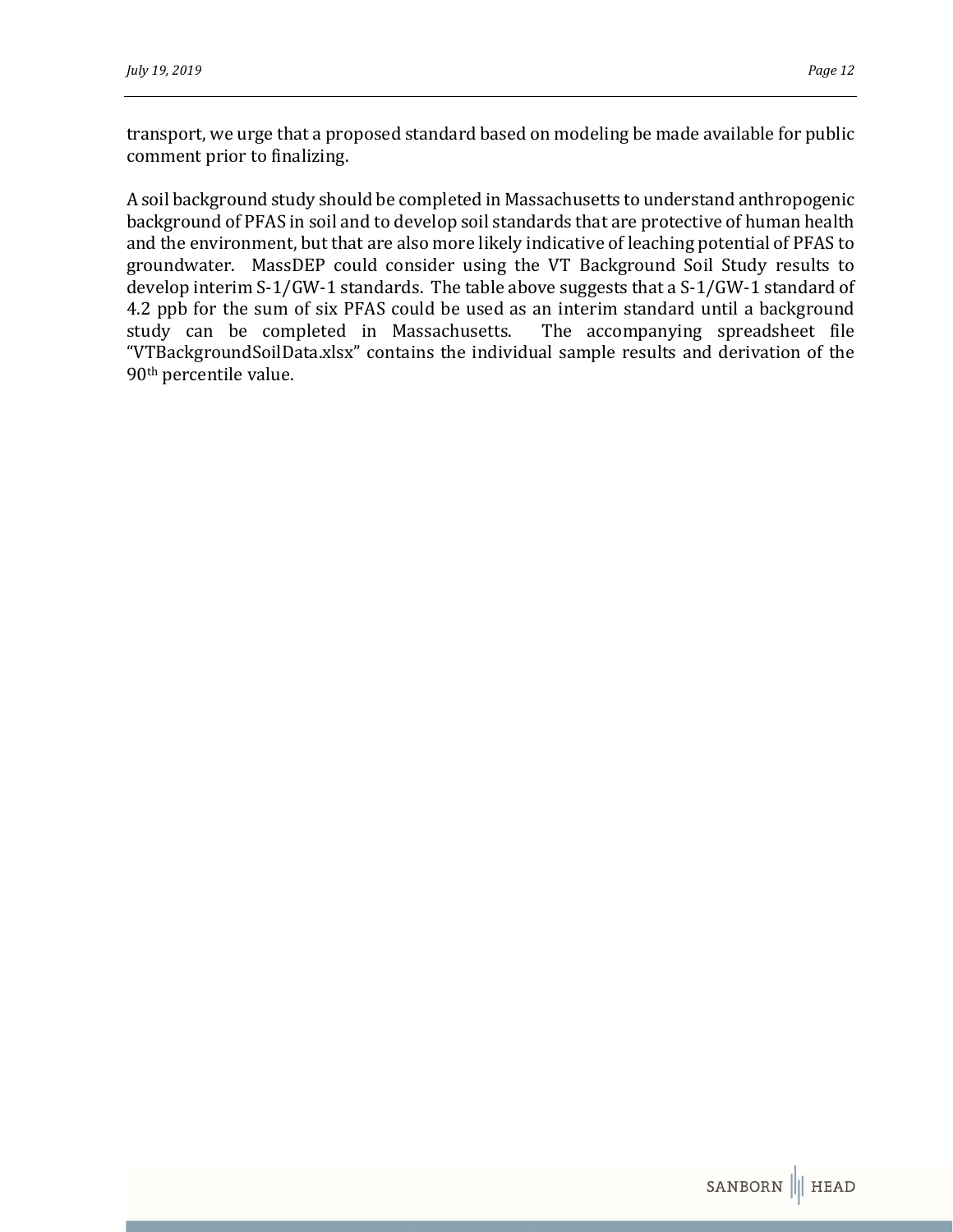# **APPENDIX A ESTIMATION OF PFAS BACKGROUND EXPOSURE**

By regulation, MCP standards based on non-cancer health endpoints correspond to a Hazard Quotient of 0.2, meaning that the allowable exposure is only 20% of the safe reference dose, thereby allowing up to 80% additional exposure from other exposure pathways. MassDEP states that, in the case of PFAS, this is likely a conservative/protective allowance as typical background exposure is likely smaller than 80% of the reference dose. MassDEP's observation is indeed supported by a, time trend analysis of the PFAS serum concentration data collected by the Center for Disease Control (CDC) under the National Health and Nutrition Examination Survey (NHANES). The NHANES data indicate that Americans are at present excreting more PFOA, PFOS, PFHxS, and PFNA than they are taking in. Better estimates of PFAS Relative Source Contributions (RSCs) can be calculated using the NHANES time trend data and other parameters documented by New Hampshire Department of Environmental Services (NH DES)<sup>13</sup> in their recently proposed Maximum Contaminant Levels. 

The draft Toxicological Profile for Perfluoroalkyls issued by the Agency for Toxic Substances and Disease Registry (ATSDR) provides a framework for estimating background exposure to PFAS based on the observation that concentrations of many PFAS have been decreasing in blood in the general U.S. population.<sup>14</sup> Heuristically:

#### *Rate change in PFAS body burden = Background intake rate of PFAS – PFAS excretion rate*

Adapting the nomenclature in Appendix A of the ATSDR Toxicological Profile, and assuming (as does ATSDR) 100% absorption of PFAS intake exposure:

$$
\frac{d}{dt}(C_b V_d) = D_{back} - k_e C_b V_d
$$

$$
k_e = \frac{\ln(2)}{t_{1/2}}
$$

where the terms are:

 

- $C_b$  Arithmetic average concentration of PFAS in serum (blood)  $(ng/l)$ ;
- $V_d$  Apparent volume of PFAS distribution  $(1/kg)$ ;
- *Dback* Background exposure to PFAS (ng/kg-d);
- $k_e$  PFAS elimination constant  $(d^{-1})$ ; and
- $t_{1/2}$  PFAS half-life in the body (d).

<sup>13</sup> https://www.des.nh.gov/organization/commissioner/pip/publications/documents/r-wd-19-01.pdf

<sup>&</sup>lt;sup>14</sup> https://www.atsdr.cdc.gov/toxprofiles/tp200.pdf The fact that serum levels of many PFAS are decreasing in the general U.S. population is an important point worthy of greater emphasis in the face of growing concerns over adverse health effects. We recommend the incorporation of graphics similar to Figure 1 and Figure 2 within the ATSDR report, along with additional discussion of the declining trends.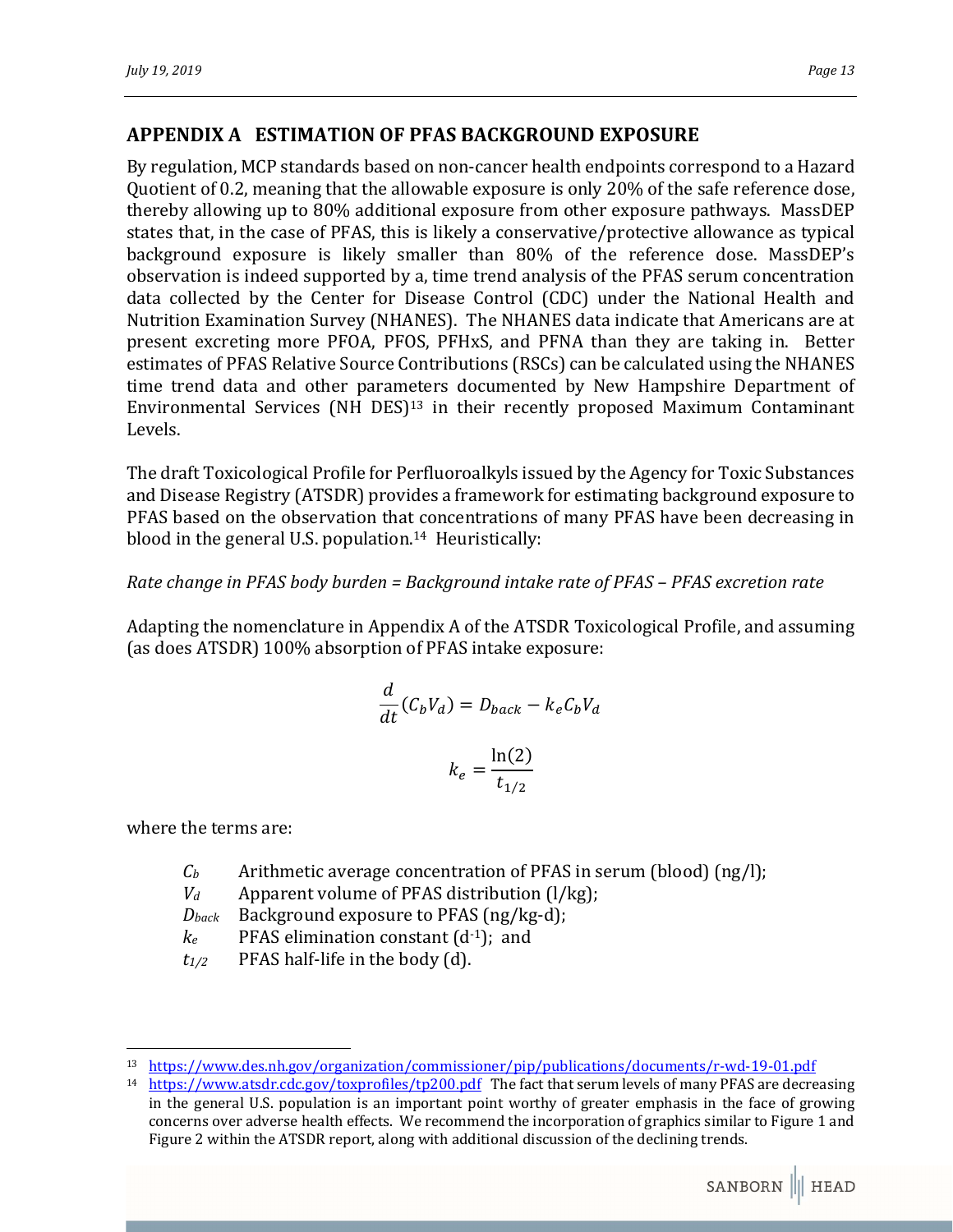PFAS concentrations have been measured in blood in the general U.S. population over several periods as part of the NHANES, the earliest in 1999, and the latest in 2013 (https://www.atsdr.cdc.gov/pfas/pfas-blood-testing.html). Assuming (1) PFAS concentrations in blood of  $C_{b1999}$  and  $C_{b2013}$  in the earliest and latest periods, (2) independence between the variables  $C_b$  and  $V_d$ , and (3) constant background exposure to PFAS over the period of exposure  $(T = 14 \text{ yrs} = 5133.5 \text{ d})$ ,<sup>15</sup> the differential equation can be solved and rearranged to yield the following expression for estimating the background exposure *Dback*: 

$$
D_{back} = \frac{k_e V_d (C_{b2013} - C_{b1999} e^{-k_e T})}{1 - e^{-k_e T}}
$$

We apply this equation to four of the six PFAS that MassDEP includes in its PFAS sum (PFOA, PFOS, PFHxS, and PFNA). Arithmetic average serum PFAS concentrations, which are appropriate for the model, are not directly available from ATSDR in the draft toxicity profile. As such, the values of the  $50th$ ,  $75th$ ,  $90th$ , and  $95th$  percentile levels have been extracted from  $CDC<sup>16</sup>$ , curve-fit to estimate parameters for assumed log-normal distributions, and the parameters have been used to estimate arithmetic means. A spreadsheet with the calculations to estimate these values is provided as an attachment to our comments.

Applying the following parameters for PFOA:

| $C_{b1999}$ | 5,625 ng/l (estimated arithmetic mean, U.S. residents, 1999-2000); |
|-------------|--------------------------------------------------------------------|
| $C_{b2013}$ | 2,337 ng/l (estimated arithmetic mean, U.S. residents, 2013-2014); |
| $V_d$       | $0.17$ $1/kg$ (NH DES) <sup>13</sup> ;                             |
| $t_{1/2}$   | 2.7 yr = 985.5 d (NH DES) <sup>13</sup> ; and                      |
| T           | 5133.5 d (14 years)                                                |

yields a background PFOA dose estimate of 0.268 ng/kg-d.

Applying the following parameters for PFOS:

| $C_{b1999}$ | 33,405 ng/l (estimated arithmetic mean, U.S. residents, 1999-2000); |
|-------------|---------------------------------------------------------------------|
| $C_{b2013}$ | 6,408 ng/l (estimated arithmetic mean, U.S. residents, 2013-2014);  |
| $V_d$       | $0.23$ l/kg (NH DES) <sup>13</sup> ;                                |
| $t_{1/2}$   | 3.4 yr = 1,241 d (NH DES) <sup>13</sup> ; and                       |
| T           | 5133.5 d (14 years)                                                 |

yields a background PFOS dose-estimate of 0.612 ng/kg-d.

 

<sup>&</sup>lt;sup>15</sup> The pattern of serum PFNA does not indicate a steady decline since 1999, but rather an increase from 1999 through 2009, followed by a subsequent decline. The equation to consider background is thus considered over the period from 2009 to 2013 for PFNA.

<sup>16</sup> https://www.cdc.gov/exposurereport/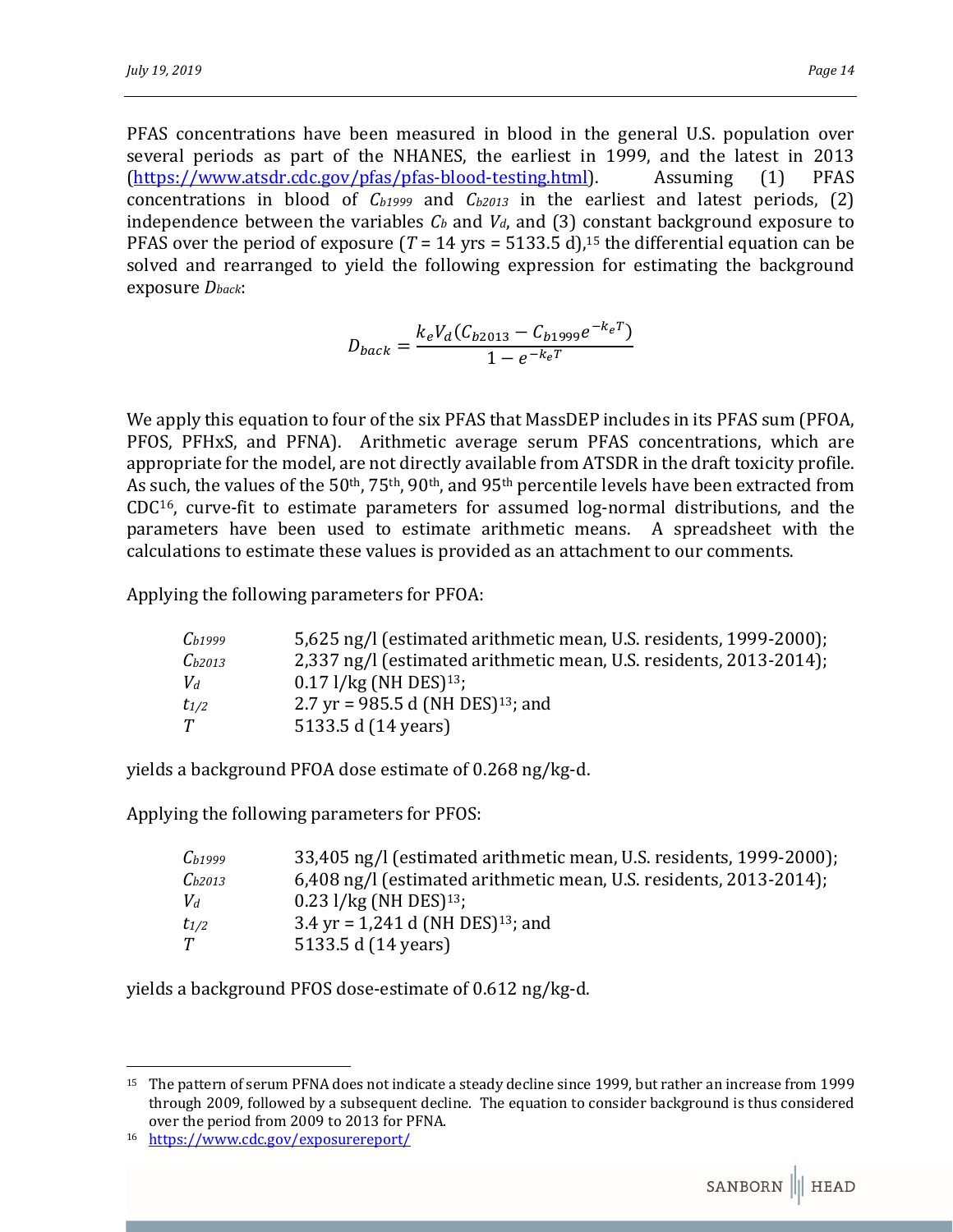Added together, PFOA and PFOS background exposure are predicted to be  $0.88 \text{ ng/kg-d}$ , or 4.4% of EPA's reference dose of 20 ng/kg-d for the sum of PFOA and PFOS.

Similar estimates can be developed for PFHxS and PFNA using the blood serum data and parameters reported by ATSDR. However, unlike PFOA and PFOS, concentrations of PFHxS and PFNA (Figure 1) have not declined as rapidly in blood as those of PFOA and PFOS (Figure 2). In fact, from 1999 to 2009, concentrations of PFNA increased (Figure 1).

Applying the following parameters for PFHxS:

| $C_{b1999}$ | 2,645 ng/l (estimated arithmetic mean, U.S. residents, 1999-2000); |
|-------------|--------------------------------------------------------------------|
| $C_{b2013}$ | 1,350 ng/l (estimated arithmetic mean, U.S. residents, 2013-2014); |
| $V_d$       | 0. 287 $1/kg$ (NH DES) <sup>13</sup> ;                             |
| $t_{1/2}$   | 5.3 yr = 1934.5 d (NH DES) <sup>13</sup> ; and                     |
| T           | 5133.5 d (14 years)                                                |

yields a background PFHxS dose estimate of 0.167 ng/kg-d.

Applying the following parameters for PFNA, but adjusting the equation to cover only the recent decay period from 2009 to 2013:

| $C_{b2009}$ | 1,418 ng/l (estimated arithmetic mean, U.S. residents, 2009-2010); |
|-------------|--------------------------------------------------------------------|
| $C_{b2013}$ | 801 ng/l (estimated arithmetic mean, U.S. residents, 2013-2014);   |
| $V_d$       | $0.2$ l/kg (NH DES) <sup>13</sup> ;                                |
| $t_{1/2}$   | 2.5 yr = 912.5 d (NH DES) <sup>13</sup> ; and                      |
| T           | 1461 d (4 years)                                                   |

yields a background PFNA dose estimate of 0.0757 ng/kg-d.

The total background dose estimate for the sum of the four PFAS is:

 $0.268$  ng/kg-d +  $0.612$  ng/kg-d +  $0.167$  ng/kg-d +  $0.0757$  ng/kg-d = 1.1 ng/kg-d,

which represents  $5.6\%$  of the U.S. EPA' reference dose of 20 ng/kg-d, a value far less than the default allowance of 80% under the MCP regulatory formula.

A more complex analysis that considers time-varying background and other factors, or a sensitivity study could be constructed to test the variability introduced by different parameter choices. But barring extreme changes in parameter values, large differences in estimated background exposure estimates are not likely.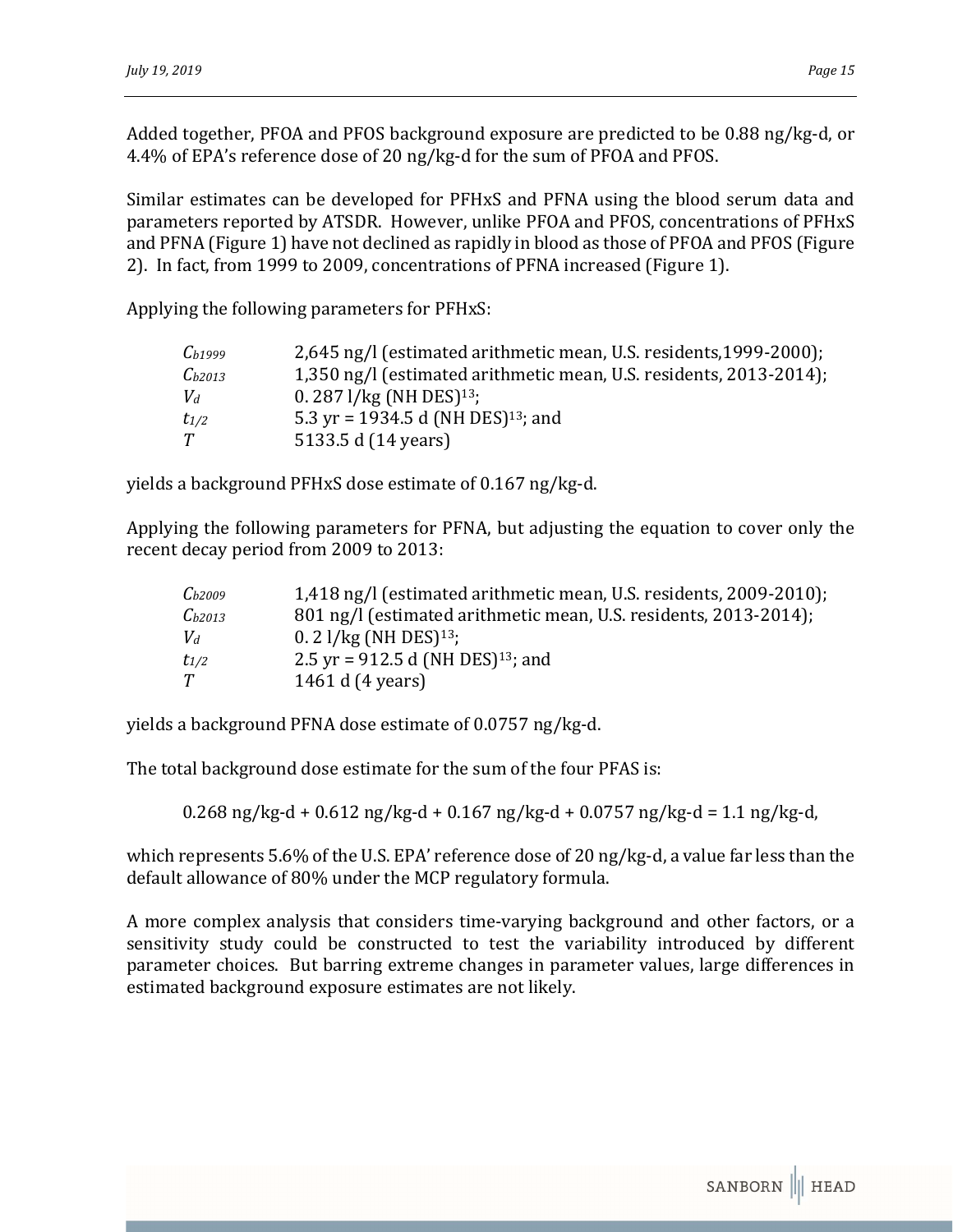

Figure 1 Geometric mean concentrations of serum PFHxS and PFNA reported for the U.S. population, from Table 5-22 of the draft ATSDR Toxicity Profile



Figure 2 Geometric mean concentrations of serum PFOA and PFOS reported for the U.S. population, from Table 5-21 of the draft ATSDR Toxicity Profile. Bars represent the  $5<sup>th</sup>$  and  $95<sup>th</sup>$  percentile concentrations, obtained from the more detailed NHANES data available online.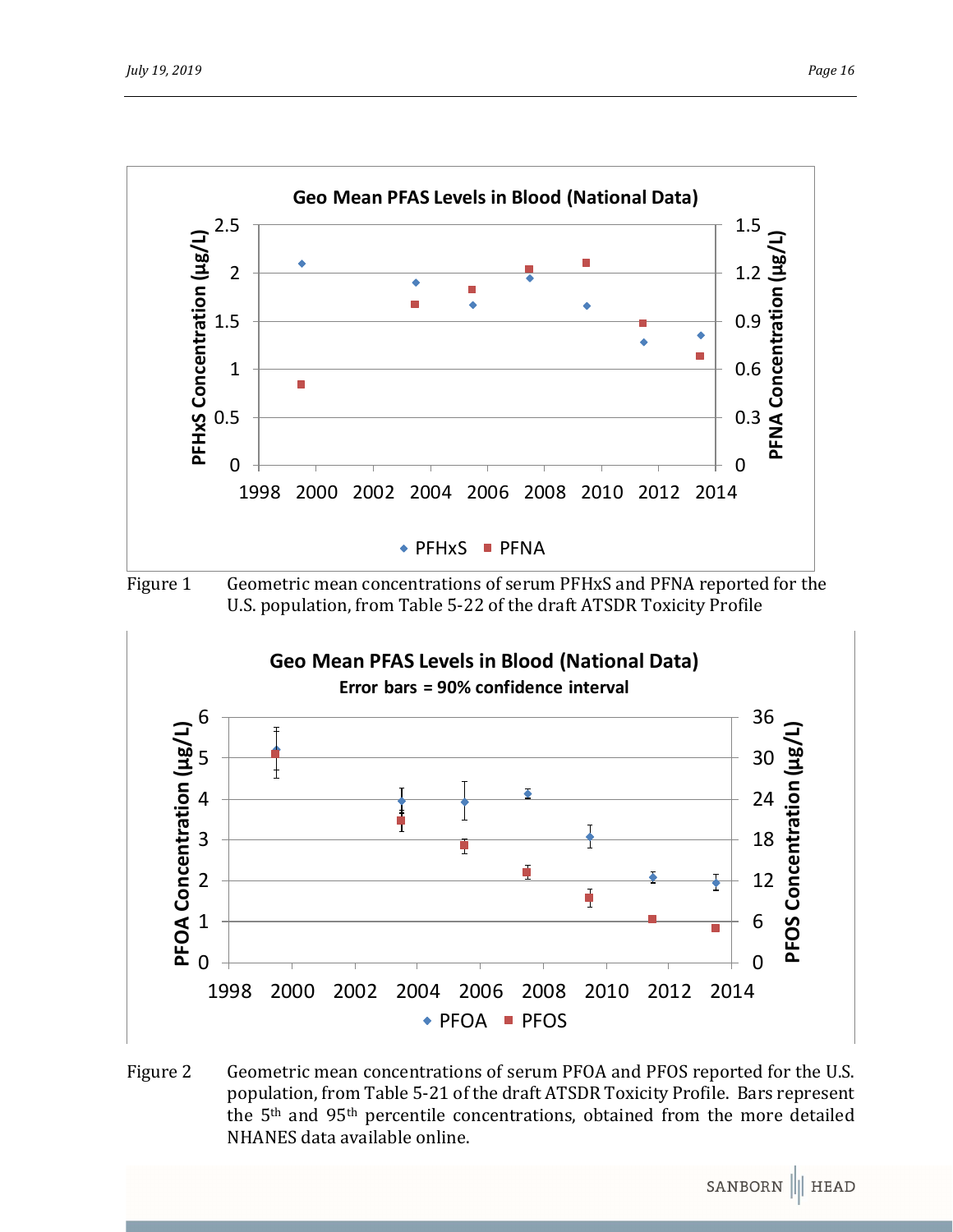| Location                         | <b>PFHpA</b>                  | <b>PFOA</b>                        | <b>PFNA</b>                  | <b>PFDA</b>                 | <b>PFHxS</b>                          | <b>PFOS</b>                  | Σsix PFAS      |
|----------------------------------|-------------------------------|------------------------------------|------------------------------|-----------------------------|---------------------------------------|------------------------------|----------------|
|                                  | $\left[\frac{ng}{kg}$ or ppt  | [ng/kg or ppt]                     | $\left[\frac{ng}{kg}$ or ppt | [ng/kg or ppt]              | [ng/kg or ppt]                        | $\left[\frac{ng}{kg}$ or ppt | [ng/kg or ppt] |
| ${\bf A1}$                       | ND<br>0                       | 520                                | 140                          | 96                          | 300                                   | 1800                         | 2,856          |
| A3                               | 150                           | 240                                | 82                           | 38<br>J                     | 63<br>$\mathbf{I}$                    | 330                          | 903            |
| <b>A5</b>                        | 660                           | 290                                | 310                          | 170                         | 87                                    | 720                          | 2,237          |
| A7                               | 110                           | 150                                | 170                          | 95                          | $\bf{0}$<br><b>ND</b>                 | 1600                         | 2,125          |
| A <sub>9</sub>                   | 510                           | 140                                | 220                          | 72                          | 120                                   | 650                          | 1,712          |
| <b>B2</b>                        | 410                           | 1600                               | 1200                         | 100                         | 180                                   | 4400                         | 7,890          |
| <b>B4</b>                        | 260                           | 330                                | 150                          | 67                          | 83                                    | 670                          | 1,560          |
| <b>B6</b>                        | 540<br>170                    | $\boldsymbol{0}$<br>$<$ MDL<br>390 | 150<br>78                    | 160                         | $\bf{0}$<br><b>ND</b><br>$\mathbf{I}$ | 930<br>380                   | 1,780          |
| ${\bf B8}$                       |                               |                                    |                              | 22<br>J                     | 48                                    |                              | 1,088<br>1,670 |
| $C1\ddagger$                     | 140                           | 430                                | 150<br>78                    | 80                          | 195<br>89                             | 675<br>340                   |                |
| C <sub>3</sub><br>C <sub>5</sub> | 110<br>340                    | 140<br>160                         | 54                           | 45<br>76                    | 140                                   | 590                          | 802<br>1,360   |
| C7                               | 390                           | 690                                | 230                          | $\overline{77}$             | 40                                    | 860                          | 2,287          |
| C9                               | 120                           | 190                                | 110                          | 51                          | 25                                    | 380                          | 876            |
| D <sub>1</sub>                   | 410                           | 500                                | 260                          | 210                         | 440                                   | 940                          | 2,760          |
| D <sub>3</sub>                   | 120                           | 140                                | 100                          | 65                          | 89                                    | 360                          | 874            |
| $\overline{D4}$                  | 650                           | 1400                               | 230                          | 330                         | 62<br>L                               | 1200                         | 3,872          |
| D <sub>6</sub>                   | 210                           | 270                                | 33<br>I                      | $\overline{0}$<br><b>ND</b> | $\bf{0}$<br><b>ND</b>                 | 310                          | 823            |
| $\overline{08}$                  | 46                            | 160                                | 51                           | 110                         | 42                                    | 1800                         | 2,209          |
| E <sub>1</sub>                   | 52                            | 0<br>$<$ MDL                       | 120                          | 87                          | $\bf{0}$<br><b>ND</b>                 | 290                          | 549            |
| E <sub>1a</sub>                  | 160                           | 260                                | 290                          | 210                         | $\bf{0}$<br><b>ND</b>                 | 1400                         | 2,320          |
| E <sub>1c</sub>                  | 210                           | 430                                | 400                          | 250                         | $\bf{0}$<br><b>ND</b>                 | 3700                         | 4,990          |
| E1d                              | 290                           | 470                                | 190                          | 430                         | 120                                   | 3200                         | 4,700          |
| E <sub>1e</sub>                  | ND<br>0                       | $\boldsymbol{0}$<br><b>ND</b>      | 370                          | 360                         | $\bf{0}$<br><b>ND</b>                 | 3800                         | 4,530          |
| E1f                              | <b>ND</b><br>0                | 82                                 | 340                          | 400                         | $\bf{0}$<br><b>ND</b>                 | 2000                         | 2,822          |
| E <sub>3</sub>                   | 230                           | 410                                | 160                          | 95                          | $\bf{0}$<br><b>ND</b>                 | 650                          | 1,545          |
| E5                               | 900                           | 4900                               | 330                          | 66<br>I                     | 94                                    | 1000                         | 7,290          |
| E7                               | 87                            | 330                                | 96                           | 49                          | 430                                   | 690                          | 1,682          |
| E9                               | 80                            | 370                                | 100                          | 53                          | 96                                    | 310                          | 1,009          |
| F2                               | 110                           | 470                                | 290                          | 81                          | $\boldsymbol{0}$<br><b>ND</b>         | 540                          | 1,491          |
| F4                               | 280                           | 690                                | 300                          | 280                         | 130                                   | 2200                         | 3,880          |
| F <sub>6</sub>                   | 78                            | 200                                | 110                          | 69                          | 40                                    | 310                          | 807            |
| G1                               | 90                            | 300                                | 90                           | 56                          | $\bf{0}$<br><b>ND</b>                 | 380                          | 916            |
| G3                               | 130                           | 200                                | 44<br>I                      | 30<br>I                     | 95                                    | 110                          | 609            |
| G5                               | 180                           | 590                                | 180                          | 75                          | 55                                    | 1000                         | 2,080          |
| G7                               | 89                            | 450                                | 180                          | 28<br>I                     | 29                                    | 320                          | 1,096          |
| H2                               | 200                           | 370                                | 190                          | 43                          | 22                                    | 330                          | 1,155          |
| <b>H4</b>                        | 320                           | 1000                               | 150                          | 81                          | $\overline{0}$<br>$<$ MDL             | 630                          | 2.181          |
| $\mathbf{I}$                     | 190                           | 610                                | 160                          | 55                          | 35<br>$\mathbf{I}$                    | 500                          | 1,550          |
| <b>I3</b>                        | 210                           | 540                                | 180                          | 64                          | $\rm ND$<br>$\bf{0}$                  | 800                          | 1,794          |
| I <sub>5</sub>                   | 410                           | 550                                | 210                          | 110                         | 32                                    | 990                          | 2,302          |
| 17 <sup>‡</sup>                  | 86                            | 385                                | 190                          | 89.5                        | 52                                    | 505                          | 1,308          |
| J <sub>4</sub>                   | 200                           | 490                                | 150                          | 44                          | 110                                   | 330                          | 1,324          |
| $\overline{J6}$                  | 830                           | 2000                               | 5000                         | 7600                        | 39<br>$\mathbf{I}$                    | 9700                         | 25,169         |
| K1                               | 180                           | 770                                | 170                          | 63                          | 100                                   | 690                          | 1,973          |
| K3                               | 150                           | 590                                | 220                          | 97                          | 100                                   | 470                          | 1,627          |
| K <sub>5</sub>                   | 100                           | $\bf{0}$<br>$<$ MDL                | 38<br>$\mathbf{I}$           | $\bf 44$                    | $\overline{0}$<br>ND                  | 210                          | 392            |
| <b>K6</b>                        | $\boldsymbol{0}$<br><b>ND</b> | $\bf{0}$<br>$<$ MDL                | 220                          | 110                         | $\bf{0}$<br><b>ND</b>                 | 620                          | 950            |
| K6b                              | $\boldsymbol{0}$<br>ND        | $\boldsymbol{0}$<br>ND             | 140                          | 100                         | $\bf{0}$<br><b>ND</b>                 | 680                          | 920            |
| К6с                              | 470                           | 420                                | 390                          | 310                         | $\bf{0}$<br>ND                        | 1800                         | 3,390          |
| K6d                              | $\mathbf{0}$<br><b>ND</b>     | $\overline{52}$                    | 430                          | 410                         | $\bf{0}$<br>ND                        | 1900                         | 2,792          |
| K6e                              | 500                           | 730                                | 700                          | 2800                        | $\bf{0}$<br>ND                        | 1500                         | 6,230          |
| L2a                              | 190                           | 500                                | $170\,$                      | 83                          | 100                                   | 780                          | 1,823          |
| L2b                              | 250                           | 470                                | 130                          | 47                          | 880                                   | 570                          | 2,347          |
| L4                               | 200                           | 560                                | 150                          | 97                          | 76                                    | 790                          | 1,873          |
| M1                               | 700                           | 70                                 | 120                          | 110                         | 390                                   | 640                          | 2,030          |
| M3                               | 230                           | 440                                | 73                           | 38<br>I                     | 83                                    | 300                          | 1,164          |
| M5                               | 190                           | 210                                | 120                          | 120                         | 48                                    | 1200                         | 1,888          |
|                                  |                               |                                    |                              |                             |                                       |                              |                |